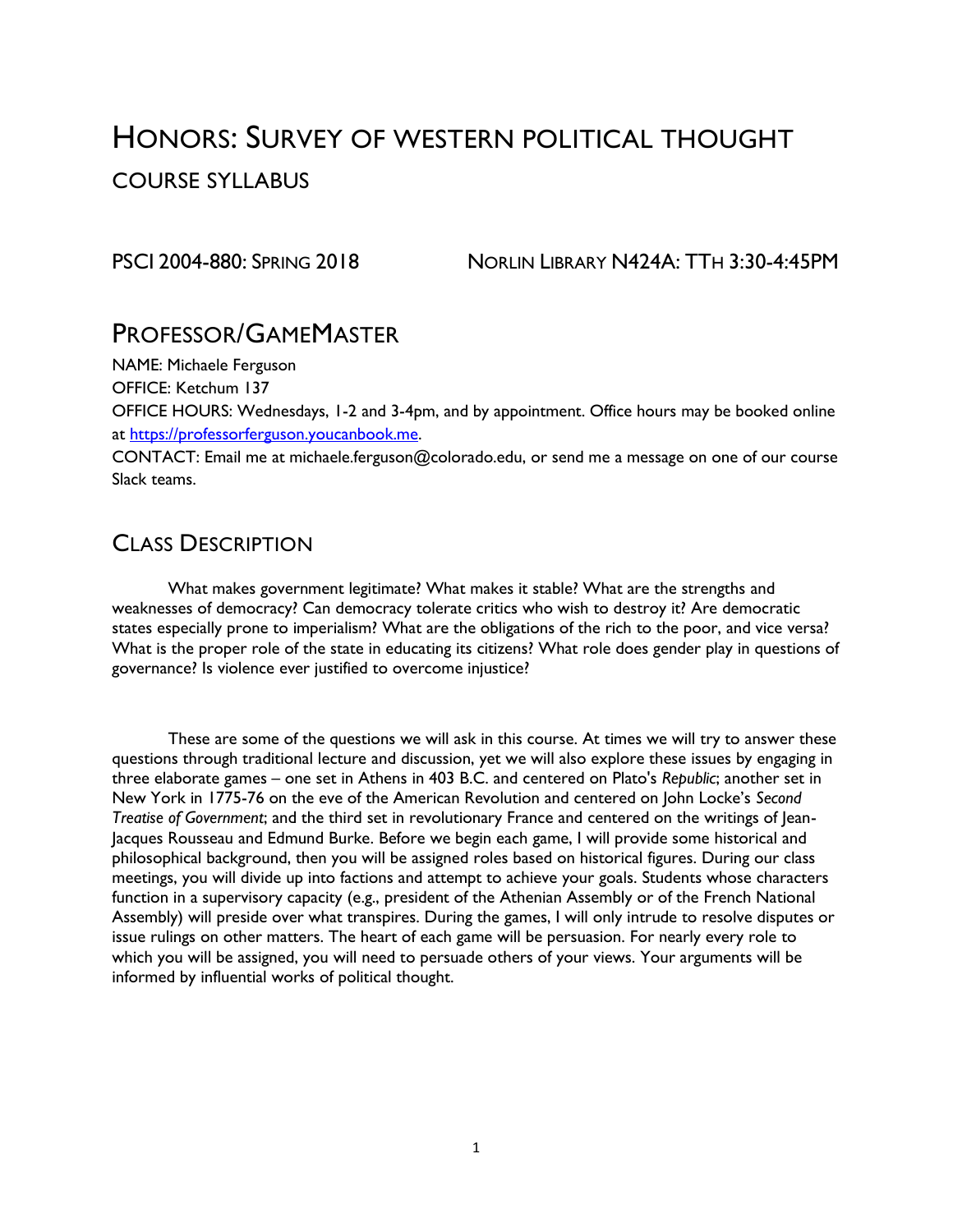## COURSE OBJECTIVES

This course is designed to aid students in

- developing familiarity with significant works of political thought
- enriching reading skills appropriate to advanced theoretical and philosophical texts;
- improving writing skills and expressive abilities, both technically and aesthetically;
- expanding independent critical capacities, both in analyzing moral arguments on their own merits and in relating those arguments to their own lives;
- enhancing capacity to work with and learn from other members of the class;
- increasing familiarity with their own strengths and weaknesses when it comes to learning, and with adjusting their approaches to learning.

## REQUIRED TEXTS

These required texts are available for purchase at the CU Bookstore:

- Plato, *Republic* (Trans. By Desmond Lee, Penguin Classics)
- Jean-Jacques Rousseau, *The Social Contract* (Trans. By Maurice Cranston, Penguin Classics)
- Mark Carnes and Josiah Ober, *The Threshold of Democracy*
- Bill Offutt, *Patriots, Loyalists, and Revolution in New York City, 1775-1776*
- Mark Carnes and Gary Kates, *Rousseau, Burke, and the French Revolution*

Additional readings are available on-line on the course Canvas site. These must be printed and brought to class on days for which they are assigned.

# COURSE SCHEDULE

This course schedule is preliminary and subject to change. If there are any changes to the schedule, I will communicate these to you in class and by posting an updated schedule into our course Slack teams. If you are ever in doubt about the schedule, please ask.

#### NOTE:

Due to the nature of this course, it is impossible to list all of the deadlines for assignments in the syllabus. Some deadlines apply to all students in the course; those are specified in the schedule below. Other deadlines apply only to students playing certain roles in a given game; these are specified in your character sheets. Still other assignments have no fixed deadline, such as those that can be performed at any time during a given game. Ultimately it is YOUR responsibility to be aware of when you have a required assignment due. If you are in any doubt about your deadlines, please ask.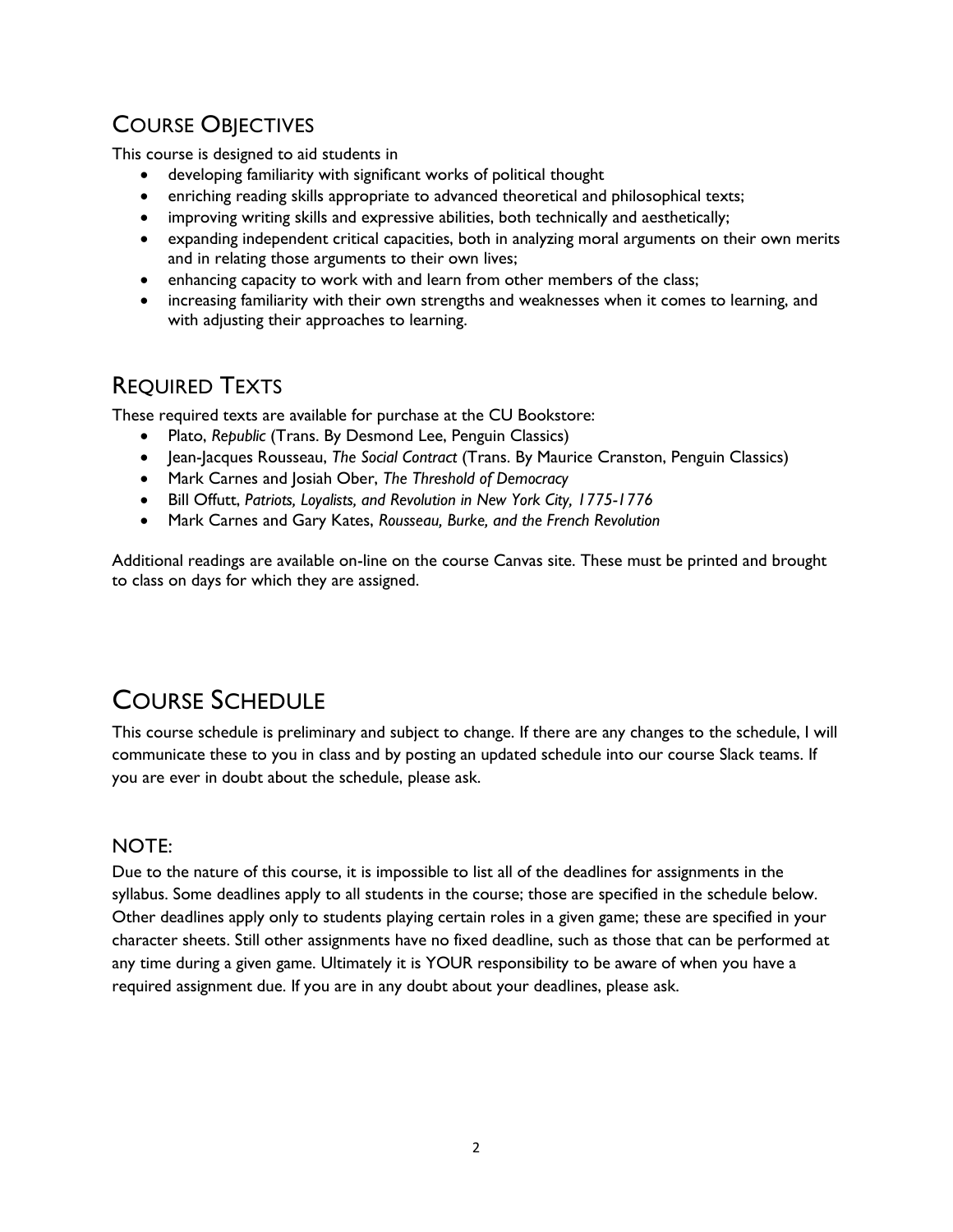#### **PROLOGUE**

TUESDAY, JANUARY 16 - INTRODUCTION TO THE COURSE

WEDNESDAY, JANUARY 17 **DUE by 5pm**: Letter of Introduction (submit to GradeCraft) Role Questionnaire (submit to GradeCraft)

#### **CHAPTER 1: THE THRESHOLD OF DEMOCRACY: ATHENS IN 403 BCE**

THURSDAY, JANUARY 18 – GETTING READY **READ:** "Introduction to Reacting to the Past" (on Canvas) Woodruff, "The Life and Death of Democracy" (on Canvas) *Roles distributed in class*

TUESDAY, JANUARY 23 – SETUP DAY 1 **READ**: Plato's *Republic*, Book I Athens Gamebook, Part 1

THURSDAY, JANUARY 25– SETUP DAY 2 **READ**: Plato's *Republic*, Books II and III *Jobs distributed in class*

FRIDAY, JANUARY 26 **DUE by 5pm**: Character Sketch (submit to GradeCraft)

TUESDAY, JANUARY 30 – SETUP DAY 3

**READ**: Athens Gamebook, Parts 2 and 3, and remaining texts in Part 5 *Faction meetings in class*

#### WEDNESDAY, JANUARY 31

**DUE by 5pm**: Complete all Athens reading quizzes on Canvas Allocate Multipliers on Canvas

THURSDAY, FEBRUARY 1 – GAME SESSION 1: RECONCILIATION **READ:** Anything posted to public Slack channels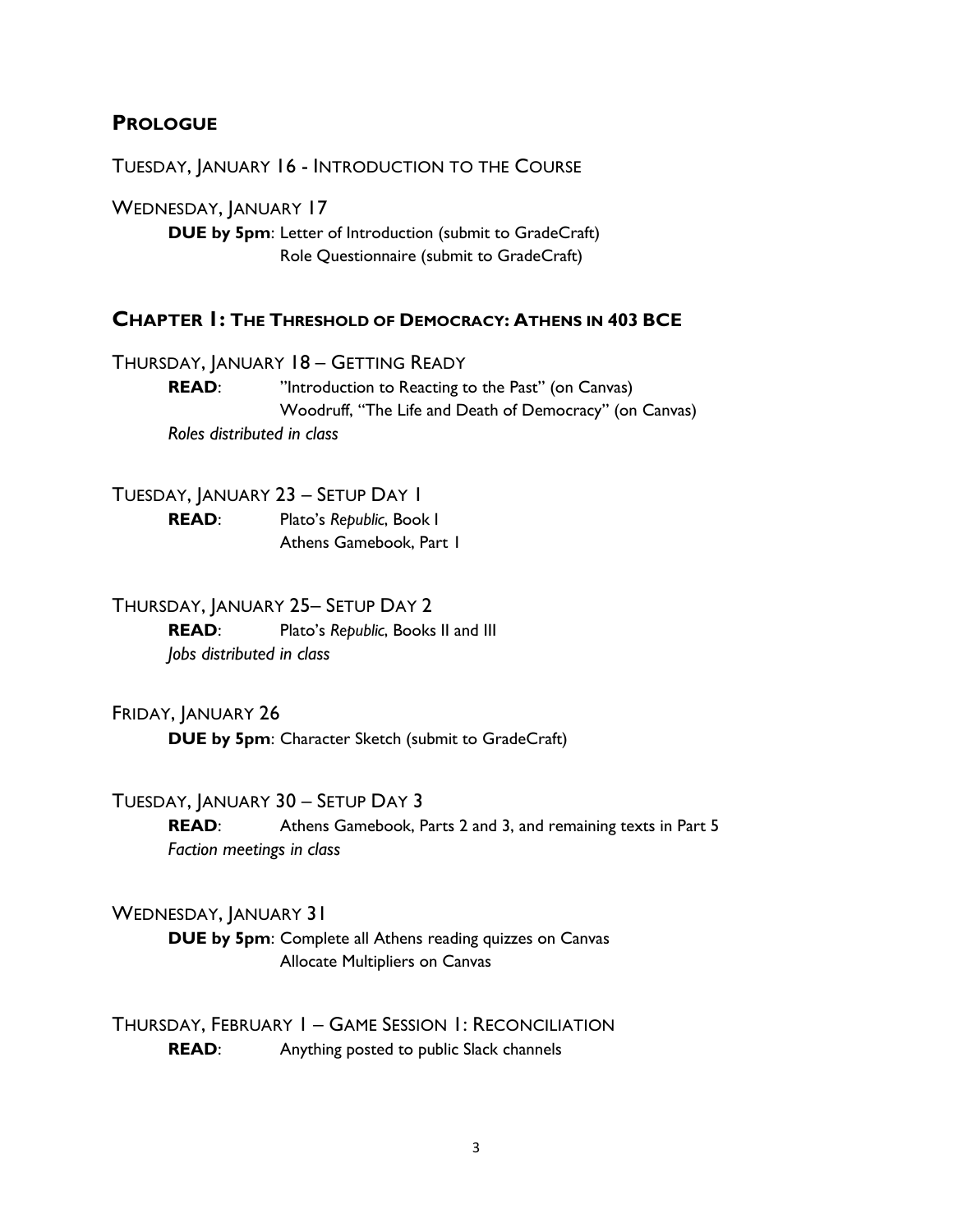TUESDAY, FEBRUARY 6 – GAME SESSION 2: GOVERNMENT AGENCY **READ**: Anything posted to public Slack channels

THURSDAY, FEBRUARY 8 – GAME SESSION 3: SOCIAL WELFARE **READ:** Anything posted to public Slack channels

TUESDAY, FEBRUARY 13 – GAME SESSION 4: TRIAL DAY **READ:** Anything posted to public Slack channels

THURSDAY, FEBRUARY 15 – GAME SESSION 5: ASSEMBLY OR GOVERNING COUNCIL **READ:** Anything posted to public Slack channels

TUESDAY, FEBRUARY 20 – GAME SESSION 6: REMILITARIZATION **READ:** Anything posted to public Slack channels

THURSDAY, FEBRUARY 22 – POSTMORTEM **READ:** Anything posted to public Slack channels **DUE by Midnight**: Peer Evaluation (on GradeCraft)

#### **CHAPTER 2: PATRIOTS, LOYALISTS, AND REVOLUTION IN NEW YORK CITY, 1775-76**

TUESDAY, FEBRUARY 27 – SETUP DAY 1 **READ**: AmRev Gamebook, John Locke, *Second Treatise* (pp. 97-31) *Roles distributed in class*

THURSDAY, MARCH 1 – SETUP DAY 2

**READ**: AmRev Gamebook, Historical Background (pp. 18-61) AmRev Gamebook, Core Texts: Dulany, Jenyns, Johnson, Seabury (pp. 131-159)

#### FRIDAY, MARCH 2

**DUE by 5pm**: Athens Portfolio due to PSCI main office in Ketchum Character Sketch (submit to GradeCraft)

#### MONDAY, MARCH 5

**DUE by 5pm**: Complete all AmRev reading quizzes on Canvas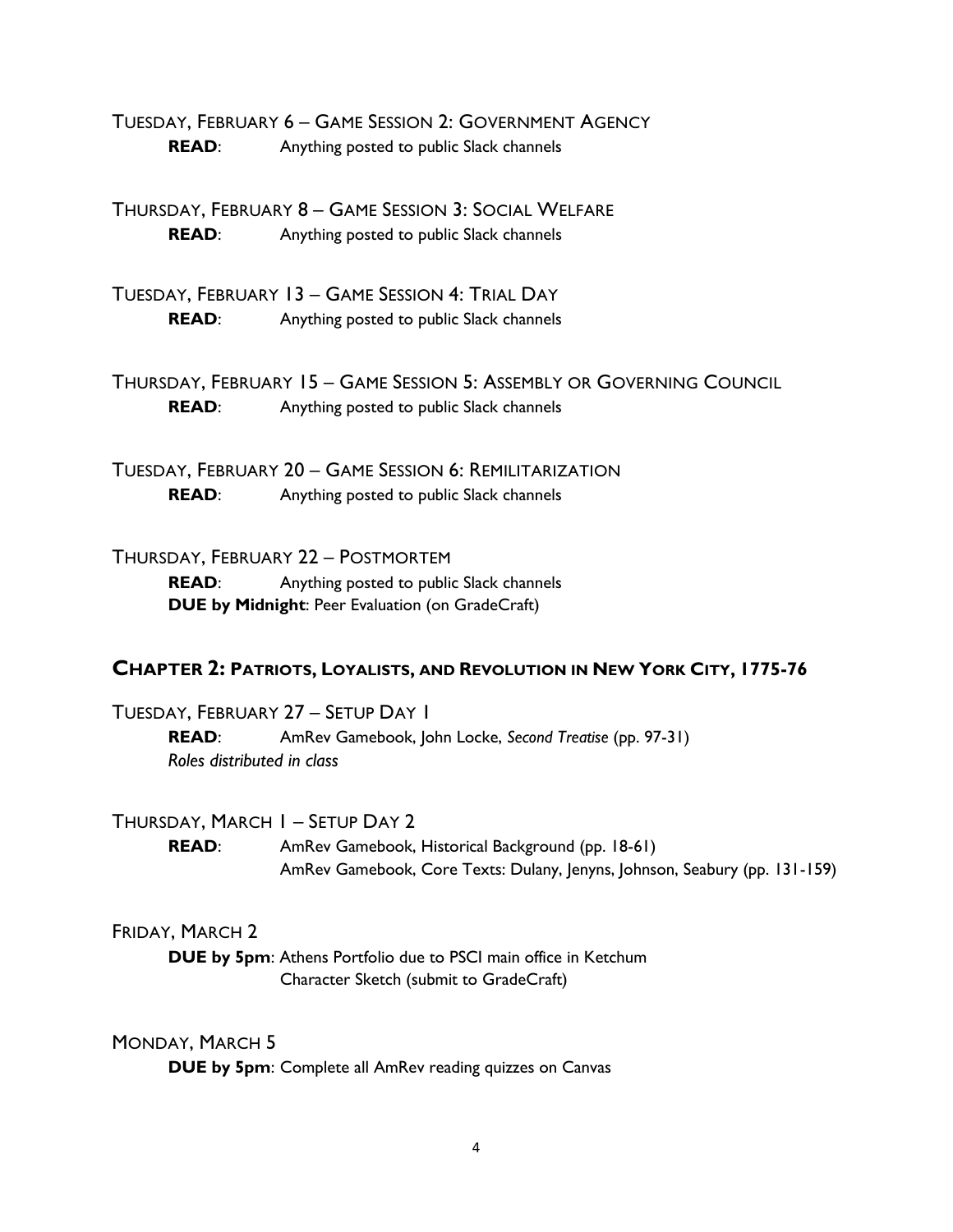TUESDAY, MARCH 6 – SETUP DAY 3 **READ**: AmRev Gamebook, The Game & Roles and Factions (pp. 62-95) *Faction meetings in class Speaker elected in class*

THURSDAY, MARCH 8 – GAME SESSIONS 1 & 2: APRIL, 1775 **READ:** Anything posted to public Slack channels

TUESDAY, MARCH 13 – GAME SESSION 3: SUMMER 1775 **READ:** Anything posted to public Slack channels

THURSDAY, MARCH 15 – GAME SESSION 4: EARLY 1776 **READ**: AmRev Gamebook*,* Paine, Chalmers (pp. 160-192)

TUESDAY, MARCH 20 – GAME SESSION 5: SUMMER 1775 **READ**: Anything posted to public Slack channels

THURSDAY, MARCH 22 – GAME SESSION 6 & POSTMORTEM: EARLY 1776 **READ**: Handouts **DUE by Midnight**: Peer Evaluation (on GradeCraft)

TUESDAY, MARCH 27 – NO CLASS – SPRING BREAK

THURSDAY, MARCH 29 – NO CLASS – SPRING BREAK

### **CHAPTER 3: ROUSSEAU, BURKE, AND THE FRENCH REVOLUTION**

TUESDAY, APRIL 3 – SETUP DAY 1

**READ**: Jean-Jacques Rousseau, *The Social Contract*, Books 1 and 2 *Roles of King and Lafayette assigned in class*

THURSDAY, APRIL 5 – SETUP DAY 2

READ: FrRev Gamebook, "Versailles to Varennes," pp. 19-47; Montesquieu, Voltaire, and Rousseau, pp. 87-99; Sieyès, "Declaration of the King," "August Decrees"; Burke, selections from *Reflections*; *Declaration of the Rights of Man*

*Remaining roles distributed in class*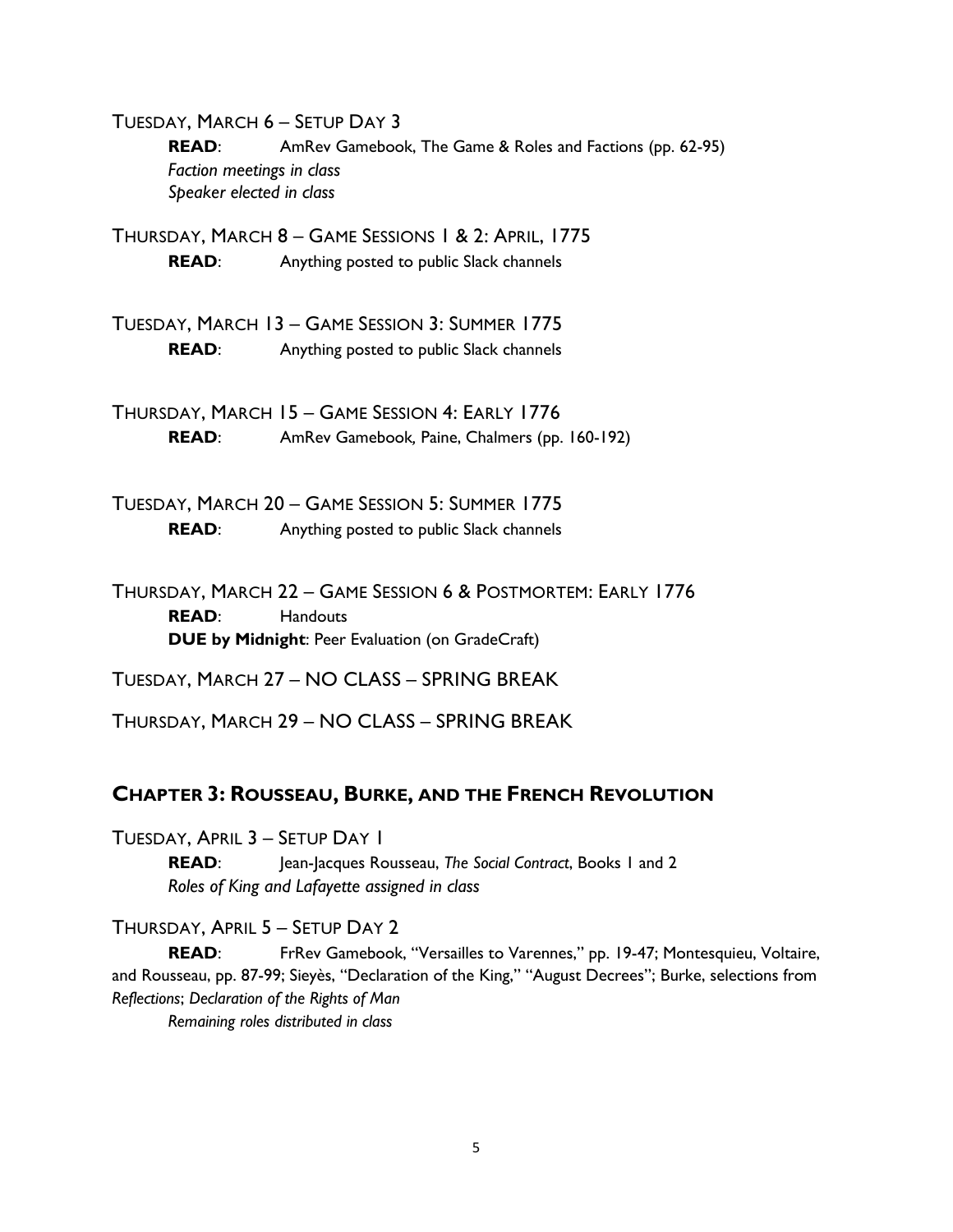FRIDAY, APRIL 6

**DUE by 5pm:** American Revolution Portfolio due to PSCI main office in Ketchum Character Sketch *for French Revolution!* (submit to GradeCraft)

MONDAY, APRIL 9

**DUE by 5pm**: Complete all FrRev reading quizzes on Canvas

TUESDAY, APRIL 10 – SETUP DAY 3

READ: FrRev Gamebook, Roles and Biographies of all players, Game rules, and "Origin of the Jacobin Club"

*Faction meetings in class*

THURSDAY, APRIL 12 – GAME SESSION 1

**READ**: FrRev Gamebook, pp. 117-120, 125-126, 128-136 Anything posted to public Slack channels *Vol. I of newspapers due in class for factions*

TUESDAY, APRIL 17 – GAME SESSION 2

**READ**: FrRev Gamebook, pp. 128, 136-145 Anything posted to public Slack channels

THURSDAY, APRIL 19 – GAME SESSION 3

**READ:** Anything posted to public Slack channels *Vol. II of newspapers due in class for factions*

TUESDAY, APRIL 24 – GAME SESSION 4

**READ**: FrRev Gamebook, pp. 120-123, 126-127 Anything posted to public Slack channels

THURSDAY, APRIL 26 – GAME SESSION 5

**READ:** Review Burke and Rousseau Anything posted to public Slack channels *Vol. III of newspapers due in class for factions*

TUESDAY, MAY 1 – GAME SESSION 6 **READ:** Anything posted to public Slack channels

THURSDAY, MAY 3 – POSTMORTEM **READ**: Handouts **DUE by Midnight**: Peer Evaluation (on GradeCraft)

MONDAY MAY 7 – FINAL WORK DUE

**DUE by 5pm:** French Revolution Portfolio due to PSCI main office in Ketchum Final Reflection Essay (submit to GradeCraft)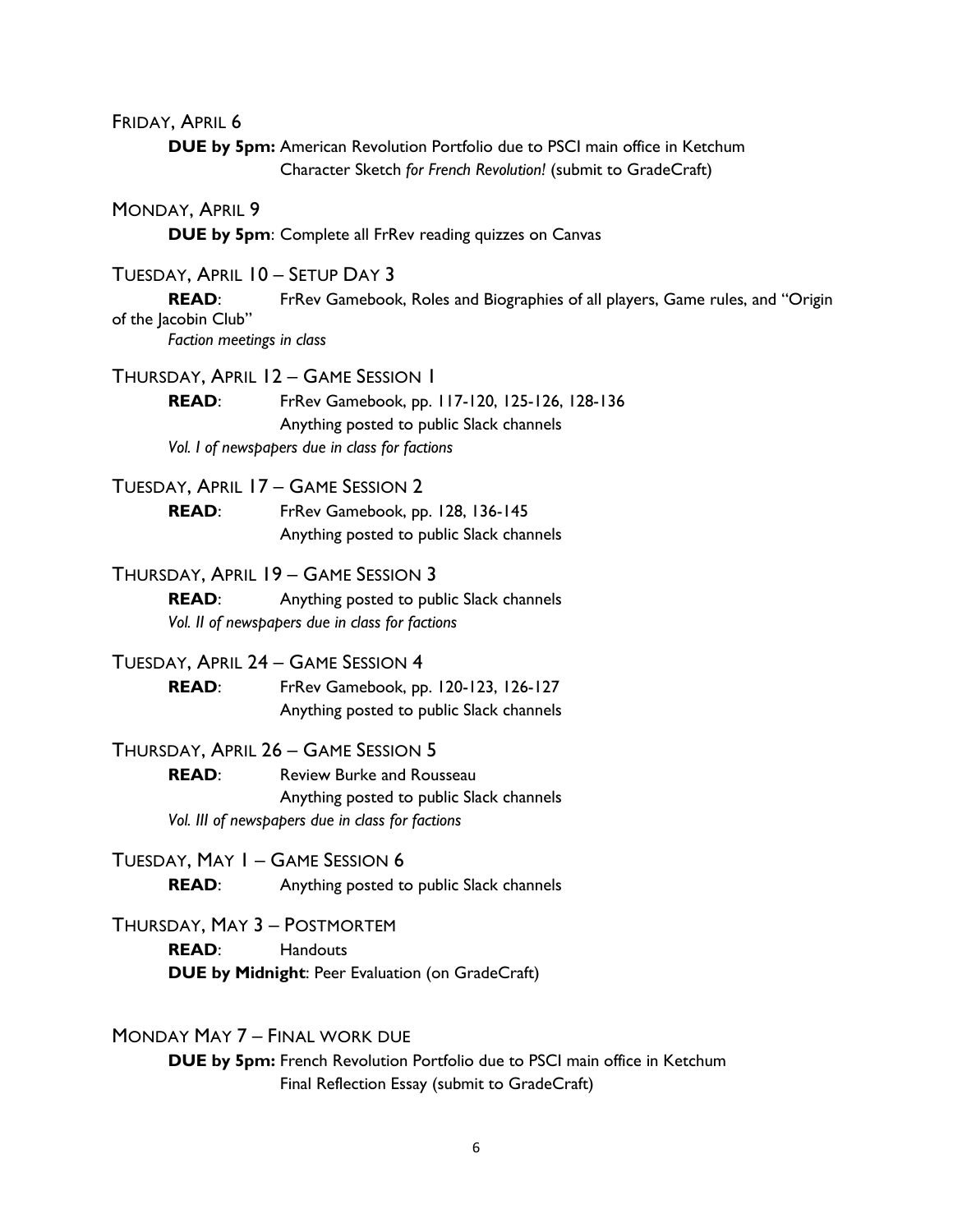# GRADING

You have probably already noticed that this is a rather unusual course, but one of its most unusual features is the grading system. This class uses a pedagogical technique called "gamification," which operates according to the following three principles:

# The Principle Of Leveling Up

Everyone begins with zero points. Everything you successfully try earns you points. As you earn points, you will "level up"; the higher you go, the higher the grade you can earn. You cannot "lose" points with any assignment because you haven't earned anything until you tried it. This leads to…

# The Principle Of Safe Failures

I want you try new challenges, whether you are confident about your abilities or not. Because everything earns you points, even an assignment that doesn't go so well will earn you something. And if you totally bomb something, you can try something else. This is because we also have…

# The Principle Of Multiple Paths And Optionality

Good video games let you play the game in your own way. Here, too.

You can earn up to 61,500 points in this class, but you are not expected or even encouraged to earn that many points. Some of the points are earned in the same way by everyone in the class. With other points, you get to choose how you want the points you earn to be weighted in the calculation of your final course grade (see Grade Multipliers). The point is that you get to choose how you want to craft your final grade. *You do not have to excel at everything in order to excel in the course.*

## **FINAL GRADE SCALE**

| A            | - earn at least 50,000 points AND complete all required assignments         |
|--------------|-----------------------------------------------------------------------------|
| A-           | - earn at least 47,000 points AND complete all required assignments         |
| $B+$         | - earn at least 43,000 points AND complete all required assignments         |
| B            | - earn at least 40,000 points AND complete all required assignments         |
| B-           | - earn at least 37,000 points AND complete all required assignments         |
| $C+$         | - earn at least 33,000 points AND complete all required assignments         |
| $\mathsf{C}$ | - earn at least 30,000 points AND complete all required assignments         |
| $C -$        | - earn at least 27,000 points AND complete all required assignments         |
| F            | - earn less than 27,000 points OR fail to complete all required assignments |

NOTE: There are no D-range grades possible in this course.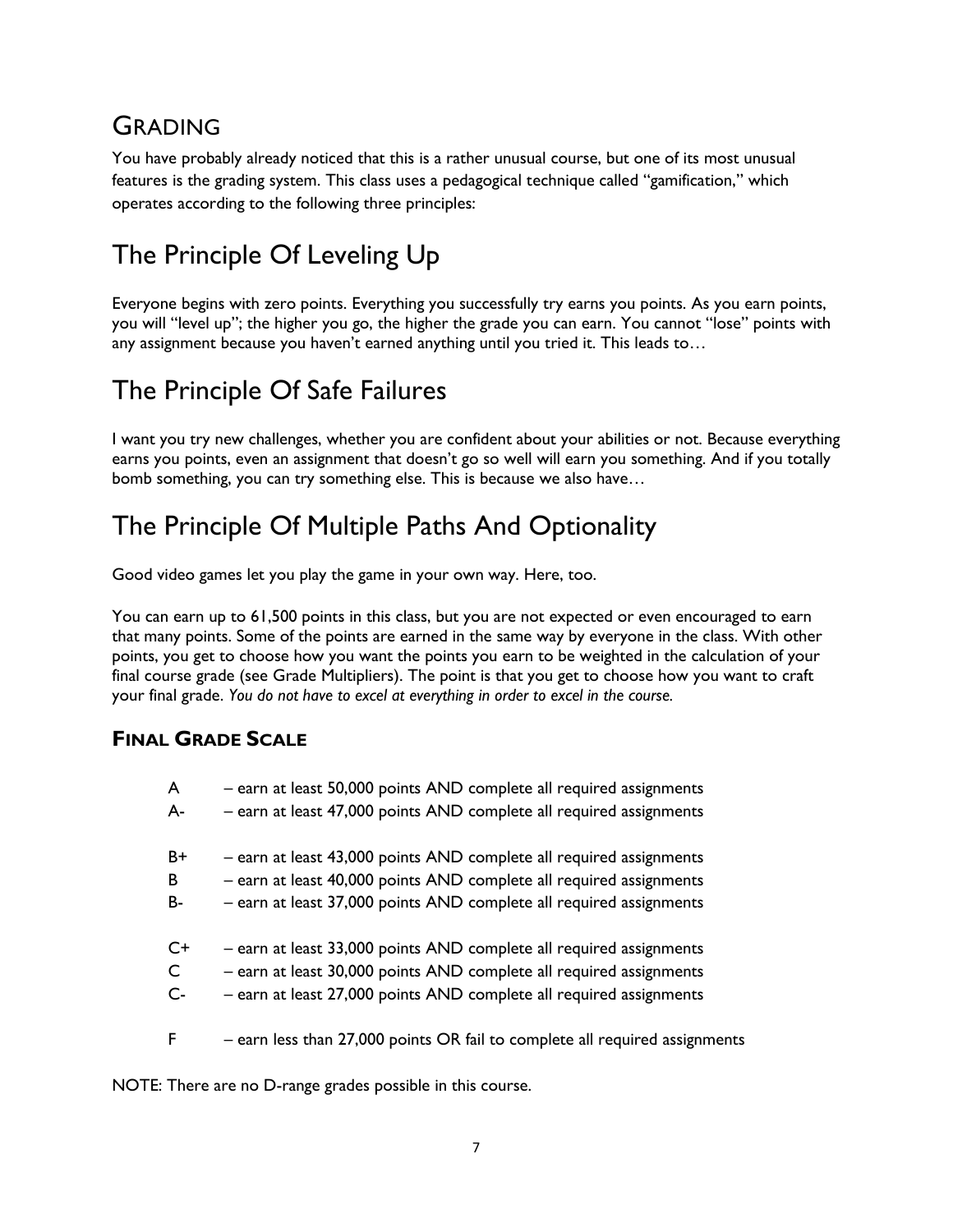## **ASSIGNMENTS**

Each category of assignment listed here is REQUIRED. Failure to submit a good faith effort at the assignment by the deadlines indicated here will result in failure of the course.

### **LETTER OF INTRODUCTION (1,000 POINTS)**

A 1 page letter of introduction is due by 5pm on Wednesday, January 17, (see the handout on GradeCraft for more details). This is a required assignment for which you will earn full points if you complete the assignment on time. *If you add the course after the first day of classes, your letter of introduction is due by 5pm on the day after you register for the course. Just get it done!*

## **ROLE QUESTIONNAIRE (1,000 POINTS)**

Also due by 5pm on Wednesday, January 17, (see the handout on GradeCraft for more details), the role questionnaire is just a quick survey to help me to assign your roles this semester. Don't overthink it – you can always update me on your preferences for later games as the semester progresses. *If you add the course after the first day of classes, your questionnaire is due by 5pm on the day after you register for the course.*

### **READING QUIZZES (2,000 POINTS EACH GAME; 6,000 TOTAL)**

As we prepare for each game, I will post a series of reading quizzes on GradeCraft. You may complete these at your leisure (they are not timed), you are encouraged to complete them by working together with other students in the class, and you are allowed to complete these open-book. For each game, there is a due date by which the quizzes must be completed, listed above in the course schedule. Use these quizzes to make sure that you are understanding core texts and historical details before the games begin!

### **CHARACTER SKETCH (500 POINTS EACH GAME; 1,500 TOTAL)**

For each character you are assigned at the beginning of a game, you are required to submit a character sketch (a brief sketch of who you are and when your deadlines fall during the game). For more details, see the assignments on GradeCraft. Deadlines are listed in the course schedule.

## **CHARACTER CONSULTATION (500 POINTS EACH GAME; 1,500 TOTAL)**

For each character you are assigned at the beginning of a game, you are required to meet with the professor for at least 10 minutes outside of class *between when you are assigned your role and have read your character sheet, and when the game officially begins*. I will make available extra office hours that can be booked online during these times of the semester, but if you cannot make those times, please contact me to set up another time to meet. This is important for understanding game strategy, learning how to play your character well, and clarifying expectations for the game.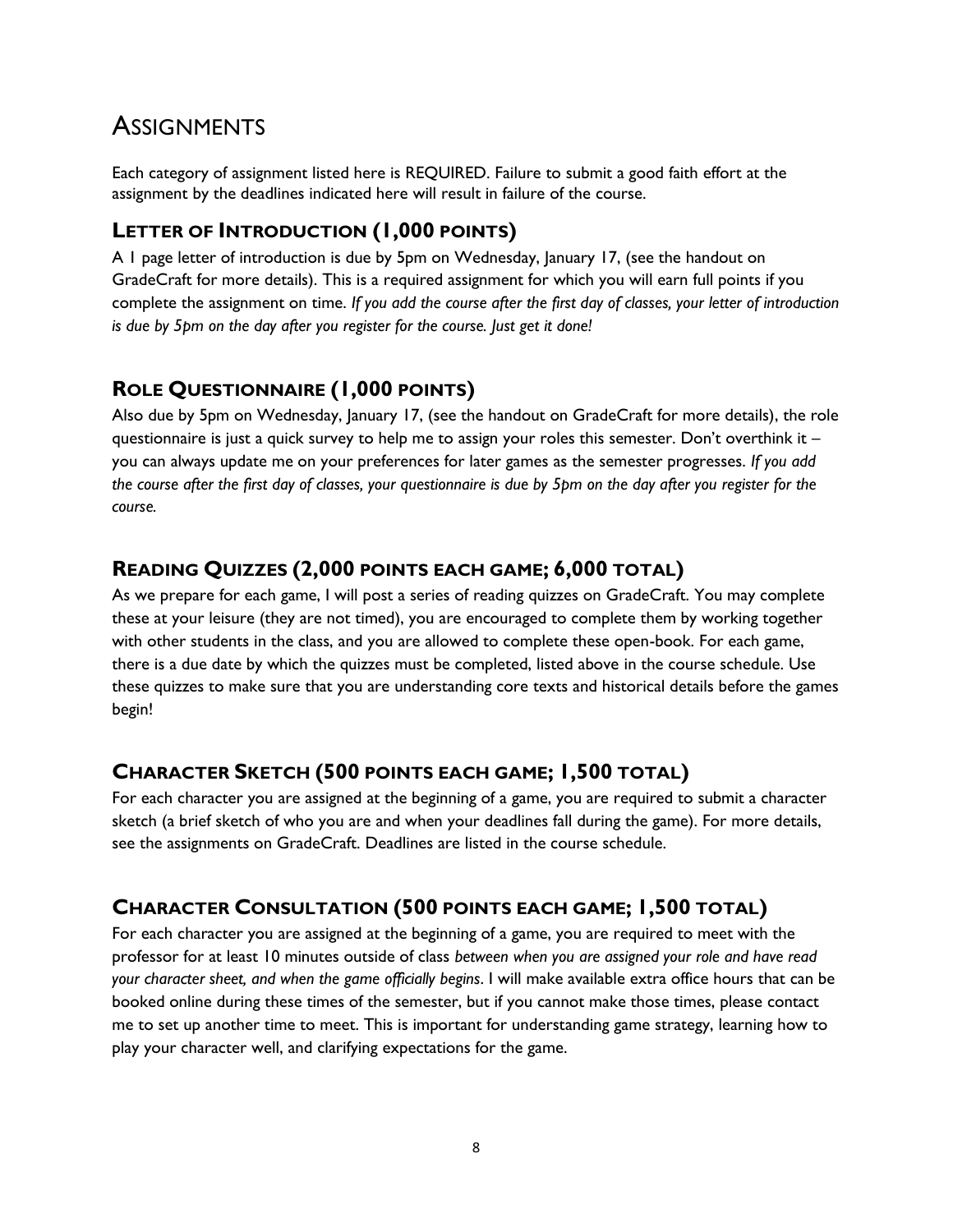## **GAME PLAY (11,500\* POINTS EACH GAME; 34,500 TOTAL)**

For each game, points are earned in the following four categories:

#### WRITTEN WORK – 4,000\* POINTS PER GAME

Throughout each game, you will be required to submit written work in character. The nature of the assignments and deadlines varies with each game and each role. I will provide feedback on each of your submitted assignments, but it is up to you to determine which work will be evaluated for your game grade.

At the end of each game, you will submit a portfolio in which you will include 5-6 pages of your best written work from that game. All writing submitted in the portfolio must have been posted to Slack (publicly or privately to just me) during the game; no work written after the final public session or not posted to Slack is allowed. However, *revisions are both permissible and encouraged for this final graded portfolio*. Your goal is to select 5-6 pages that represent your best written work during the game; the number of separate pieces in this portfolio is flexible (e.g., two longer speeches, three shorter articles). I will base the grade on the written work in the portfolio alone.

#### ORAL PARTICIPATION – 4,000\* POINTS PER GAME

Throughout each game, you will be required to give speeches in character, and you may also be moved to ask questions, to interrupt, to protest, and to otherwise engage in public speaking in role. I will provide feedback on your required speeches, and base the oral participation grade on these speeches. Additional speeches and spoken participation in the game can add to the points earned if it is substantive, role appropriate, and enhances the game.

#### LEADING STRATEGY – 1,000 POINTS PER GAME

Sometimes playing a role will involve driving game strategy in ways that may or may not be publicly noticeable in written work or public speaking. This category recognizes the role that you might play in organizing a faction, in coming up with clever ideas to get what your character wants, in being creative r sneaky during the game. You may submit evidence of your role in leading strategy as part of your game portfolio, but this is not required. Such evidence might include private Slack chats with other characters about strategy, notes passed during the game, or testimony from other students about your leadership.

A component of this grade (500 points per game) will be assessed by your peers through peer evaluations submitted after game play has concluded.

 $\overline{a}$ \* You may earn more points if you choose to apply multipliers to enhance your written work and/or oral participation grades. See Grade Multipliers.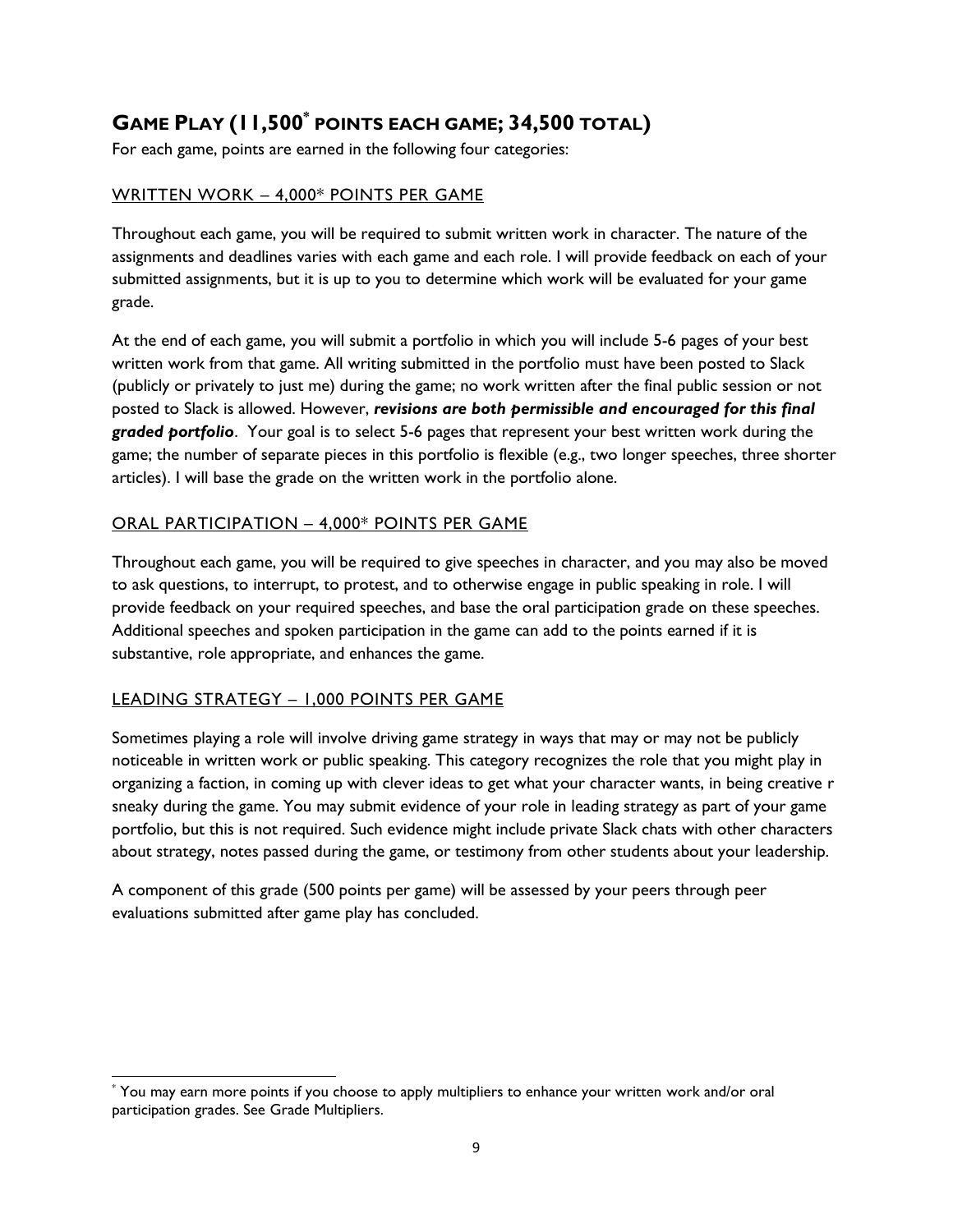#### PORTFOLIO COVER LETTER – 2,500 POINTS PER GAME

Each game portfolio must be accompanied by a cover letter (500-750 words) that makes the case for why your performance in the game is worth considering as outstanding. The cover letter should examine your own writing, speaking, independent research, group work, and participation during the game. Consider the ways in which you wrestled with and responded to the game on an intellectual level. For example, did your approach to your role and your speaking responsibilities change during the course of the simulation? How did your independent research affect your arguments and strategies and how did you reflect this in your written and oral speeches? How was your understanding of and perspective on Plato's/Locke's/etc.'s political philosophy affected by your role, either as part of a faction or as an indeterminate character? How did you approach the oratorical and strategic requirements of your role and how did you work through any philosophical or ideological challenges? Deadlines for portfolio submission are listed in the course schedule.

# Grade Multipliers (an additional 12,000 points!)

You get to weight some of your work in the games in order to play to your strengths. Here's how this works:

You have 9 multipliers overall to apply to 6 grades: your three written work grades and your three oral participation grades. You may apply the weights however you wish, as long as every grade is weighted at least by 1.

#### **EXAMPLE 1: The Outspoken Student**

Say you feel very confident about your public speaking. You might choose to give all of your oral participation grades a multiple of 2 (making each worth a potential 8,000 points), while leaving the written work grades weighted at 1 (4,000 points each).

#### EXAMPLE 2: The Senior Thesis Writer

Say you have a major deadline in late March (your senior thesis is due!), so you want to put in more effort after Spring Break. You can do this by adding the extra weights to the third game. You think you are a strong writer, so you give your game 3 written work a x4 multiplier and plan to throw yourself into that writing later in the semester, for a possible 16,000 points.

You can play around with the multipliers in GradeCraft to get a feel for how they might affect your final points tally. However, you must make a final decision about how to multiply your written work and oral participation grades by 5pm on Wednesday, January 31. Students who do not choose an allocation will be defaulted to a x2 multiplier for their game 2 and game 3 written work, and a x2 multiplier for their game 3 oral participation.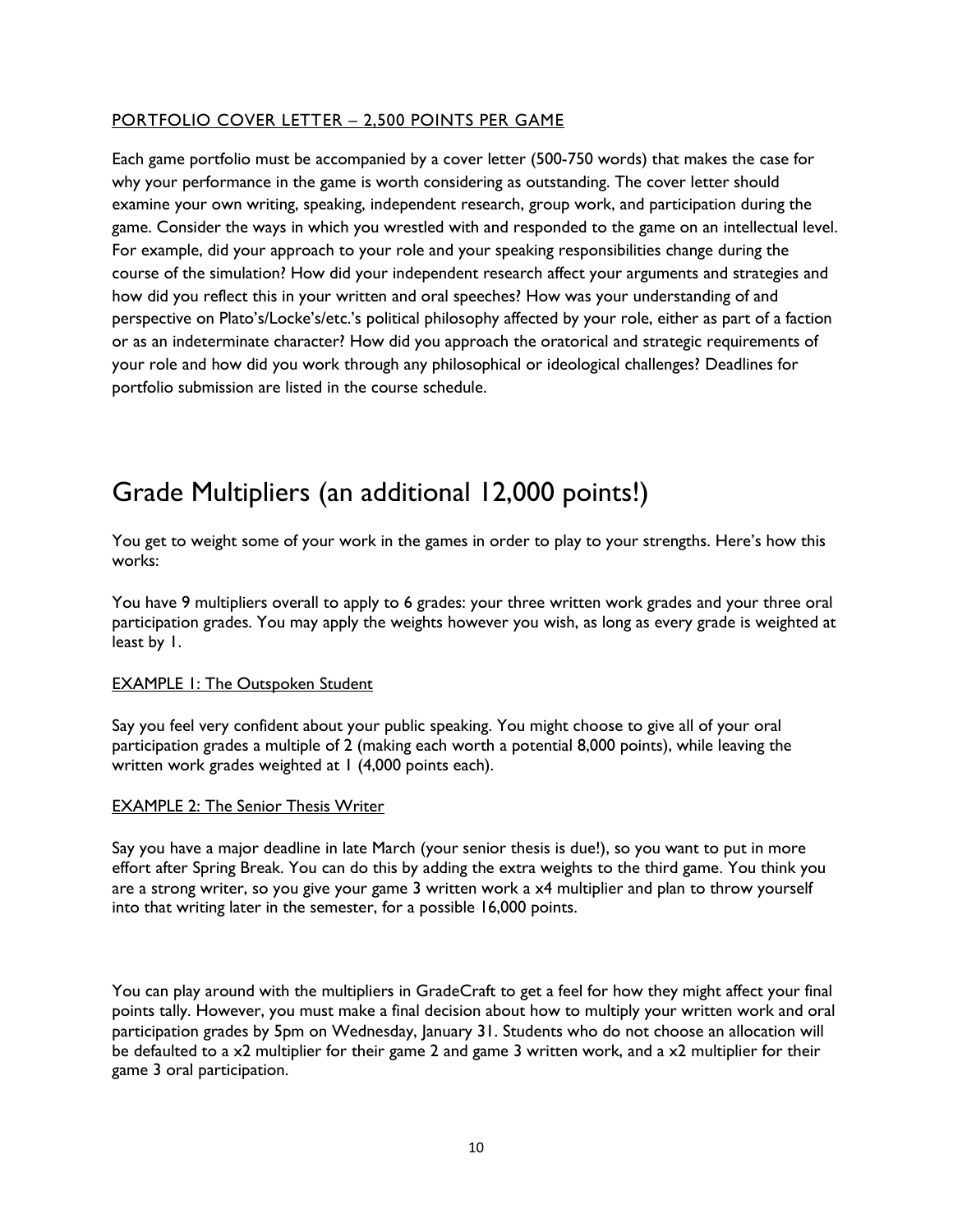## **FINAL CRITICAL ESSAY (4,000 POINTS)**

As a final, cumulative assignment, students will be given a specific topic at the end of the semester on which to write a 4-5 page, double-spaced critical essay that integrates themes from the entire semester. Essays are due on GradeCraft by 5pm on Monday, May 7.

# WARNING! THERE ARE WAYS TO LOSE POINTS, TOO

### **ATTENDANCE**

Consistent attendance is a minimum condition of class membership in general and all the more so in a course designed around extended role-playing simulations. In a class such as this one, missing class is missing coursework that cannot be made up. Be aware that absences affect your grade exponentially; the more absences you have, the more your grade will be affected. This is true *regardless of the reason for the absence*. If you can expect to miss four or more class sessions (i.e. more than 10% of the course), you are strongly encouraged to withdraw from the course.

Late arrivals are distracting and disrespectful. Persistent tardiness will count grade-wise as one or more absences, at my discretion.

Missing class means missed points. Life happens to all of us, and it is not a major problem to miss a few times. But the more you miss, the harder it is to catch up. The point penalties for attendance are designed to signal that absences add up much more quickly than you might have thought.

| One absence    | -5 points        | you'd hardly notice this                           |
|----------------|------------------|----------------------------------------------------|
| Two absences   | -50 points       | or this                                            |
| Three absences | -500 points      | this is noticeable, but not hard to come back from |
| Four absences  | $-5,000$ points  | ouch! Now that hurts, but you could make it up     |
| Five absences  | $-50,000$ points | at this point, there is no way to pass the class   |

### **LATE ASSIGNMENTS**

Required assignments submitted late will be docked 50% of the points for the assignment, if they are received within 48 hours of the deadline. After 48 hours have passed, required work will earn zero points – but it still *must be completed in order to pass the class*. All required work for a game must be completed by the deadline for that game's portfolio. All other required work must be submitted by 5pm on May 7th.

If you missed a required speech, it is up to you to take the initiative to consult the GameMaster to determine how you can make up the missed work. Note that a missed speech cannot be made up within 24 hours; there is no way to earn points for a late speech, but the assignment must be completed in order to fulfill the requirements for the course.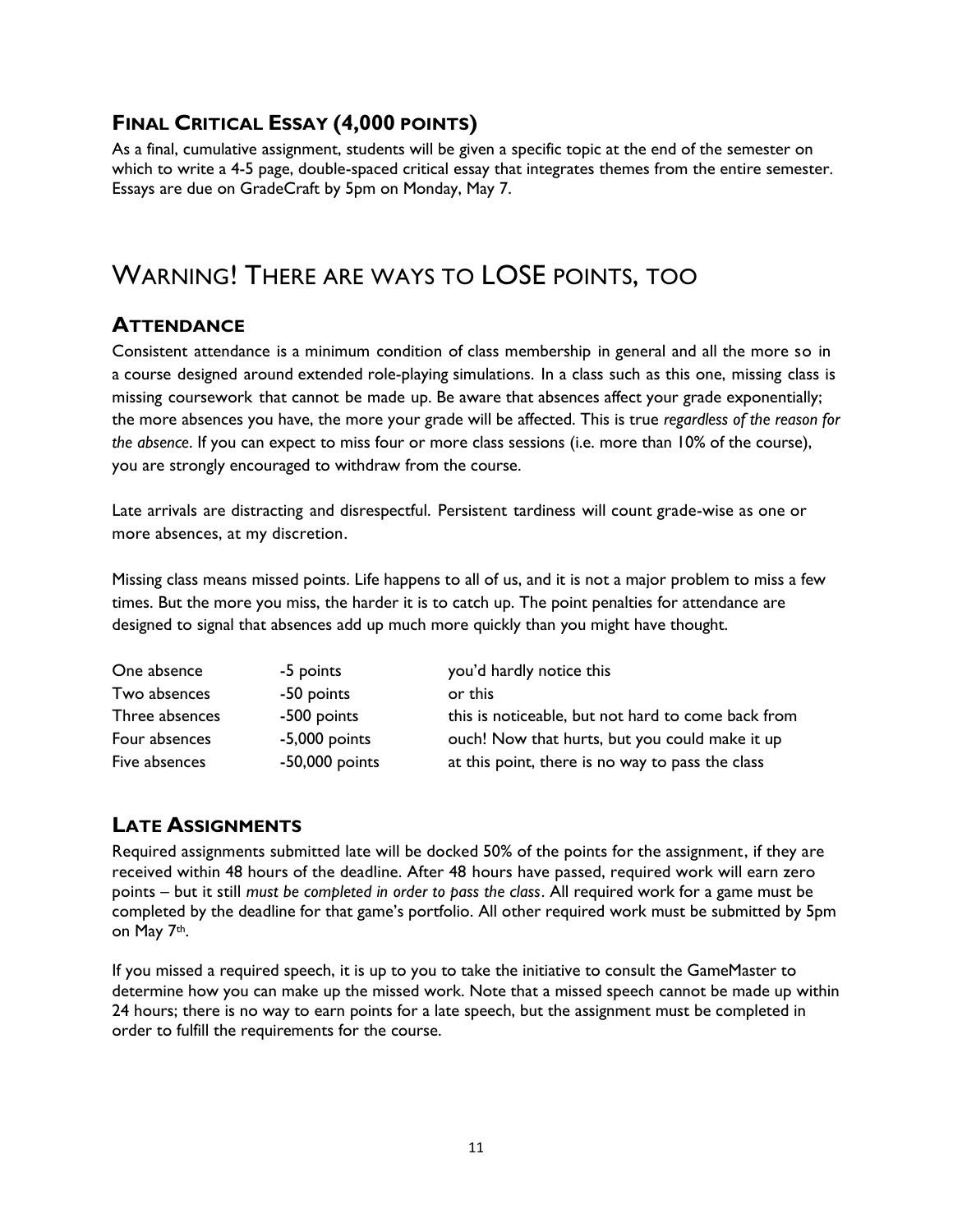Required assignments may be accepted late for full credit in two cases: in the event of extraordinary circumstances and with prior approval by the professor, OR in the event of documented personal, family, or medical emergencies.

One such extraordinary circumstance is a conflict due to religious observances. [Campus policy regarding](http://www.colorado.edu/policies/fac_relig.html)  [religious observances](http://www.colorado.edu/policies/fac_relig.html) requires that faculty make every effort to deal reasonably and fairly with all students who, because of religious obligations, have conflicts with scheduled exams, assignments, or required attendance. In this class, you must notify me of any such conflicts *by the end of the second week of classes* so we can work out alternatives. It is very easy for me to find ways in advance to assign roles that do not conflict with religious observances – but only if I know about this in advance!

*No extensions will be permitted on the submission of final assignments (e.g. those due on May 7th), except in the case of documented personal, family, or medical emergencies.* 

### **BREAKING CHARACTER**

It is also possible to lose points (up to 500 per incident) for "breaking character" in a game – for example, doing, writing, or saying something in game that is characteristic of a US college student in 2017; bringing in facts that could not have been known by the characters at the time of the game; or otherwise behaving in a way that is significantly inconsistent with one's role.

## COURSE TECHNOLOGY

In this class, we will be using three different kinds of classroom technology. I will walk through these in class, but if you have ANY questions about how to use these, or if you are concerned about the accessibility of any of these technologies, please talk to me.

This course requires the use of GradeCraft and Slack, which either are not currently accessible to users using assistive technology or have not yet been reviewed fully for accessibility. If you use assistive technology to access the course material please contact me and Disability Services at 303-492-8671 or by e-mail at [dsinfo@colorado.edu](mailto:dsinfo@colorado.edu) as soon as possible to discuss other effective means for providing equal alternate access.

## **CANVAS**

The default CU Boulder "learning management system" we are using is Canvas. We will be using Canvas primarily to distribute class-related documents at the beginning of the semester AND to administer the Reading Quizzes. Once we have set up our first Slack team (see below), additional class-related documents will be distributed through that application instead. This is also your portal for accessing GradeCraft.

### **GRADECRAFT**

The "learning management system" that we will be using most in this class is GradeCraft. You can access GradeCraft through the link on our course Canvas site. In GradeCraft, you will be able to see all of the course assignments. GradeCraft will keep track of the points you earn throughout the semester, and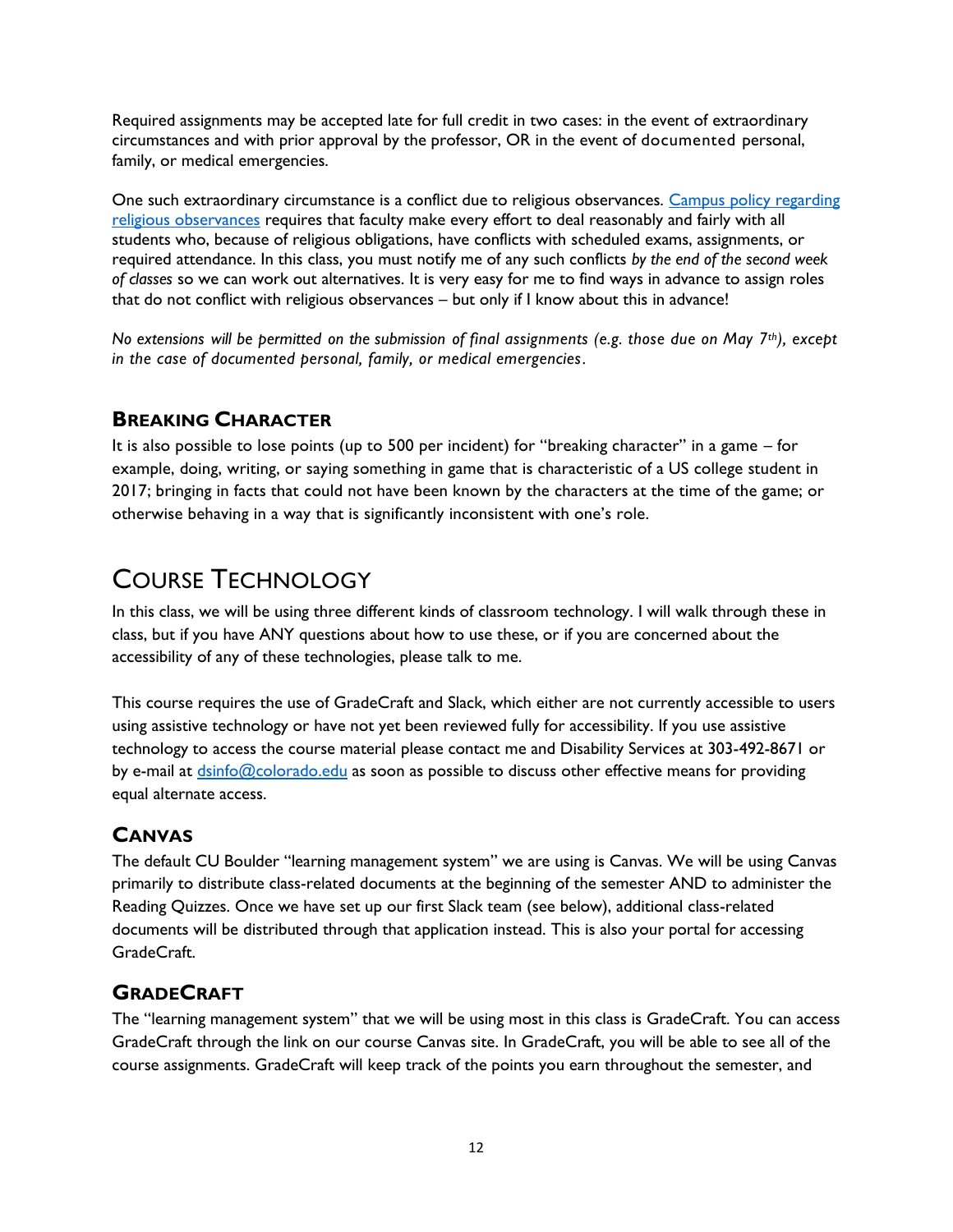alert you when you receive badges. You can use the Grade Predictor in GradeCraft to map out how you will earn the points you need to earn the grade you would like to get in this course.

### **SLACK**

We will be using a communication application called Slack (which is available for free and across platforms) as the main way that we communicate with one another outside of class – and even sometimes inside class during gameplay! You will receive an email invitation to your colorado.edu account to join our Slack teams.

We will have three different Slack teams over the semester – one for each of the games. These will provide us with virtual spaces in which to communicate in character, to create private groups to strategize, and even to communicate through direct messages with other people in the class. It is easy to post files to Slack, so some of your assignments may even be submitted here!

Check out the handout "Using Slack" on Canvas and in our Slack teams for more guidelines, or poke around online to learn how to make the most of Slack.

# IN-CLASS EXPECTATIONS

I want everyone in the class to learn as much as they can by grappling successfully with important – and sometimes challenging – texts and ideas. To make this possible, we need to cultivate and maintain a classroom environment that is respectful of others and conducive to learning, and we need to be able to take full advantage of the time available to us. In order to create a professional atmosphere within the classroom, you are expected to:

- Arrive to class on time
- Turn off the ringer/sound on your cell phone (and other noise-making devices)
- Refrain from using electronic devices during class (laptops, tablets, phones, etc.) EXCEPT *during a game* if and only if they are used to support gameplay and the GameMaster has approved their use (e.g. communicating on Slack)
- Put away newspapers and magazines (except those related to a game, of course!)
- Refrain from having disruptive conversations during class (unless disruption is in role)
- Remain for the whole class; if you must leave early, do so without disrupting others
- Display professional courtesy and respect in all interactions related to this class (except in role)

Compliance with these expectations will assist all of us in creating a learning community and a high quality educational experience. The University of Colorado Classroom Behavior Policy compliments these classroom expectations:

Students and faculty each have responsibility for maintaining an appropriate learning environment. Those who fail to adhere to such behavioral standards may be subject to discipline. Professional courtesy and sensitivity are especially important with respect to individuals and topics dealing with differences of race, color, culture, religion, creed, politics, veteran's status, sexual orientation, gender, gender identity and gender expression, age, ability, and nationality. Class rosters are provided to the instructor with the student's legal name. I will gladly honor your request to address you by an alternate name or gender pronoun. Please advise me of this preference early in the semester so that I may make appropriate changes to my records. For more information, see the policies on [class behavior](http://www.colorado.edu/policies/student-classroom-and-course-related-behavior) and [the student code.](http://www.colorado.edu/studentaffairs/judicialaffairs/code.html#student_code)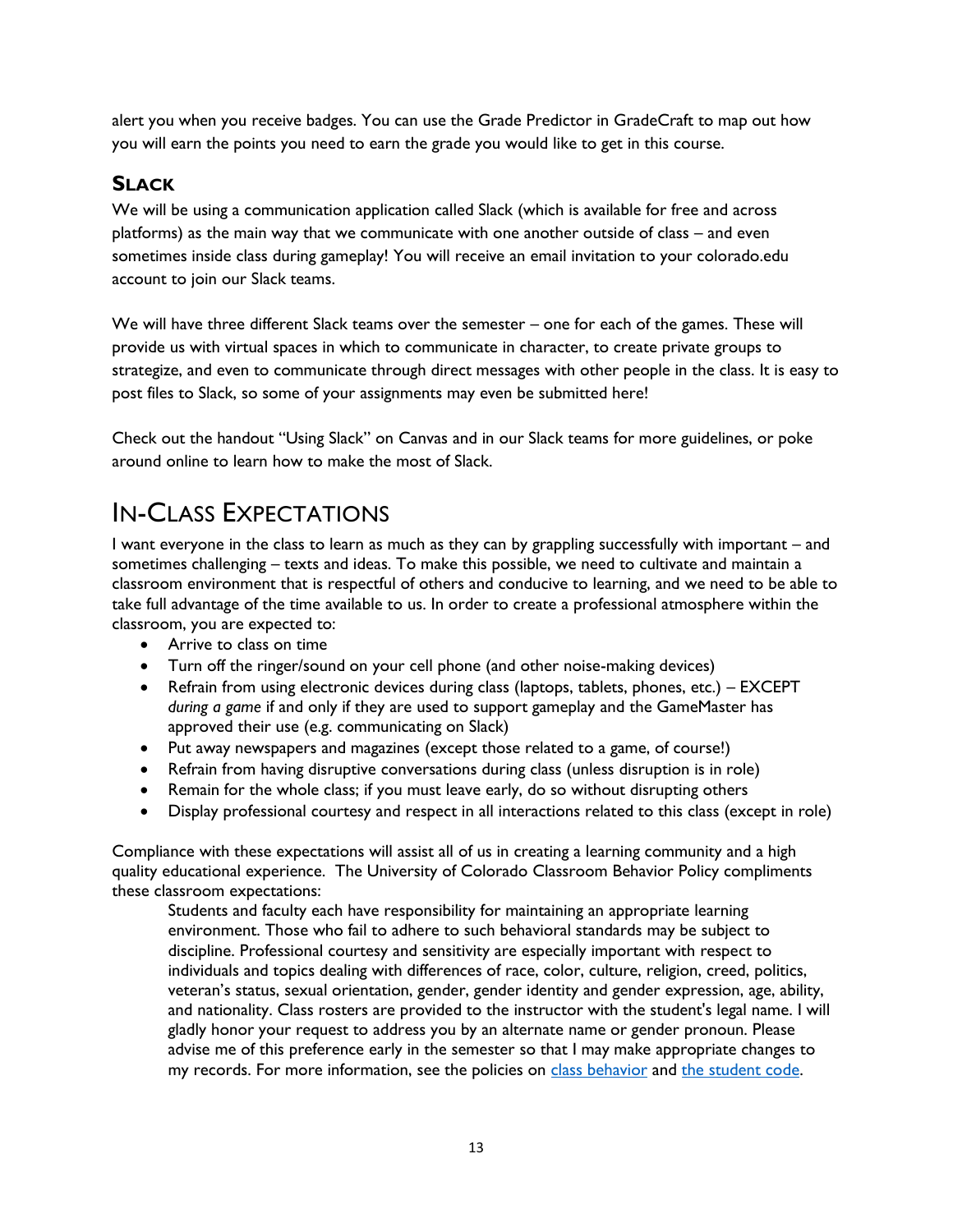# OUT OF CLASS EXPECTATIONS

As a member of the CU community, you are expected to consistently demonstrate integrity and honor through your everyday actions. Faculty and TAs are very willing to assist you with your academic and personal needs. However, multiple professional obligations make it necessary for us to schedule our availability. Suggestions specific to interactions with instructors include:

- *Respect posted office hours.* Plan your weekly schedule to align with scheduled office hours. If you cannot make office hours due to schedule conflicts, contact your instructor by email (or by Slack in my case!) to set up an appointment at another time.
- *Avoid disrupting ongoing meetings within faculty and TA offices.* If the professor or TA is expecting you, or if you have been waiting for longer than five minutes, **knock politely** to let your instructor know you are there. Don't just wait quietly without knocking – they may never realize you are even there!
- *Respect faculty and TA policies regarding email, and note that instructors are not expected to respond to email outside of business hours.* Send email to professors and TAs using a professional format. Tips for a professional email include:
	- Always fill in the subject line with a topic that indicates the reason for your email to your reader.
	- Respectfully address the individual to whom you are sending the email (e.g., Dear Professor Ferguson). Don't call a professor by their first name unless you have been explicitly invited to do so. Address professors as Professor So and So, or Dr. So and So.
	- Avoid email, chat room, or text message abbreviations.
	- Be brief and polite.
	- Add a signature block with appropriate contact information.
	- Reply to emails with the previously sent message. This will allow your reader to quickly recall the questions and previous conversation.

## GRADE APPEALS

Grade appeals must be submitted no earlier than 24 hours after, and no later than 14 days after receipt of the grade. Students' concerns should be presented **in writing**, with detailed reasons explaining why the student believes the grade is unfair or incorrect. Be advised that in all cases of grade appeals, the professor reserves the right to raise, maintain, or lower the grade upon review.

Students dissatisfied with the result of an appeal to the professor may appeal to the Director of Undergraduate Studies in the Department of Political Science, in accordance with the Department's grade appeals policy.

# ACCOMMODATION STATEMENT

I am committed to providing everyone the support and services needed to participate in this course. If you qualify for accommodations because of a disability, please submit a letter from Disability Services to me in a timely manner so that your needs can be addressed. Disability Services determines accommodations based on documented disabilities. Contact Disability Services at 303-492-8671 or by email at dsinfo@colorado.edu. If you have a temporary medical condition or injury, see Temporary Medical Conditions: Injuries, Surgeries, and Illnesses guidelines under Quick Links at Disability Services website and discuss your needs with me.